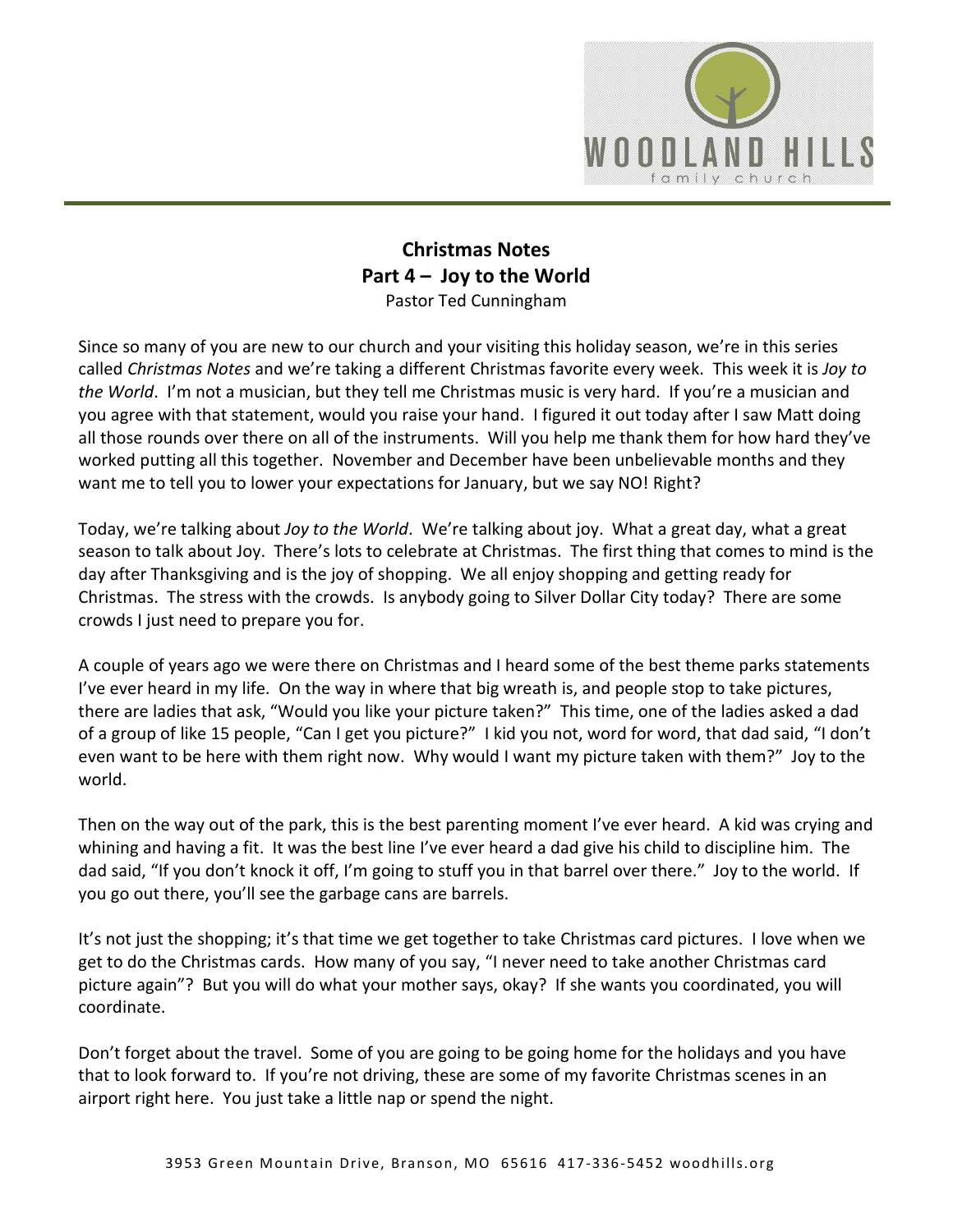On Friday, Amy and I took our last flight of the season and there were weather delays out of Chicago. We were at O'Hara. We were four hours delayed, and I'm not making this up. The pilot comes out to the gate area… They rarely do this, but he said, "Yeah, there's terrible weather in Springfield, 200 foot ceilings." What that means is the fog was so thick. He says this to a crowd of irritated, exhausted, ready to get home for the holidays passengers. He said, "We're going to try. We probably won't make it." He said this to a whole gate full of people. We were okay because we weren't stressed. It was Amy and I together and we're like, "Oh, no problem."

He said, "If we can't get into Springfield, we'll just go on ahead to Dallas," which I don't know if you know, but that's another hour-long flight. So, we all get on the plane and everybody is frustrated. They're on edge. There were six young marines at our gate. They were respectful young men. I loved watching them. They just treated people well. You know they let veterans and active duty military get on first, so these six marines go on first and they go to the back of the plane.

Then I get on and I'm sitting in my seat. Amy and I are right there. It's one of those small planes. My tray table is broken, and it has tape on it that says "inoperable." You know me if you've been around here, I kind of have fun with it. I go, "This is unacceptable." I say it in a loud enough voice. I go, "We are not taking off until I get my tray table fixed."

A guy… This was the best comeback I've every heard. A guy standing in the aisle next to me, getting ready to find his seat, looks down at me and says, "If you say anything, I will get one of these marines to kill you." He's not even done; he has more to say on the issue. He says, "And I will drag your dead body off this plane." Joy to the world.

Then you have family to look forward to and family is here with you right now. I don't want you to raise your hand, but all of you have at least one person in your family that you'd like to serve eggnog, take out in the middle of nowhere, and leave for dead. That's Cousin Eddy. If you have a Cousin Eddy in your family, would you raise your hand. You know what? We're going to love them this Christmas season. Joy to the world.

When you think about this song… Isaac Watts wrote this song. It was first published in 1719. For the first hundred years of this song, you wouldn't have recognized it. It wasn't until the 1830s that Lowell Mason put with it pieces from Handel's Messiah and gave it the version that we know today and that we just sang.

When you think about Joy to the World and you think about Christmas, you think, *Okay, we need to turn to the gospels; we need to turn to Luke 2.* No, we don't; we're going to turn to Psalm 98 where this hymn was written. It wasn't written as a Christmas song, it was written off of Psalm 98. Today, as the angel declared to the shepherds, I declare to you we bring you (at this church) good news of great joy for all the people (Luke 2:10) and all God's people said… Amen.

Here's why we should be the most joyous people on the planet. Here's why we should be the ones making sense out of all the mess that we see in our country today. We should be the ones that are able to give an answer. Why? Because in Psalm 98, we're going to see Jesus is our Savior, King, and Judge.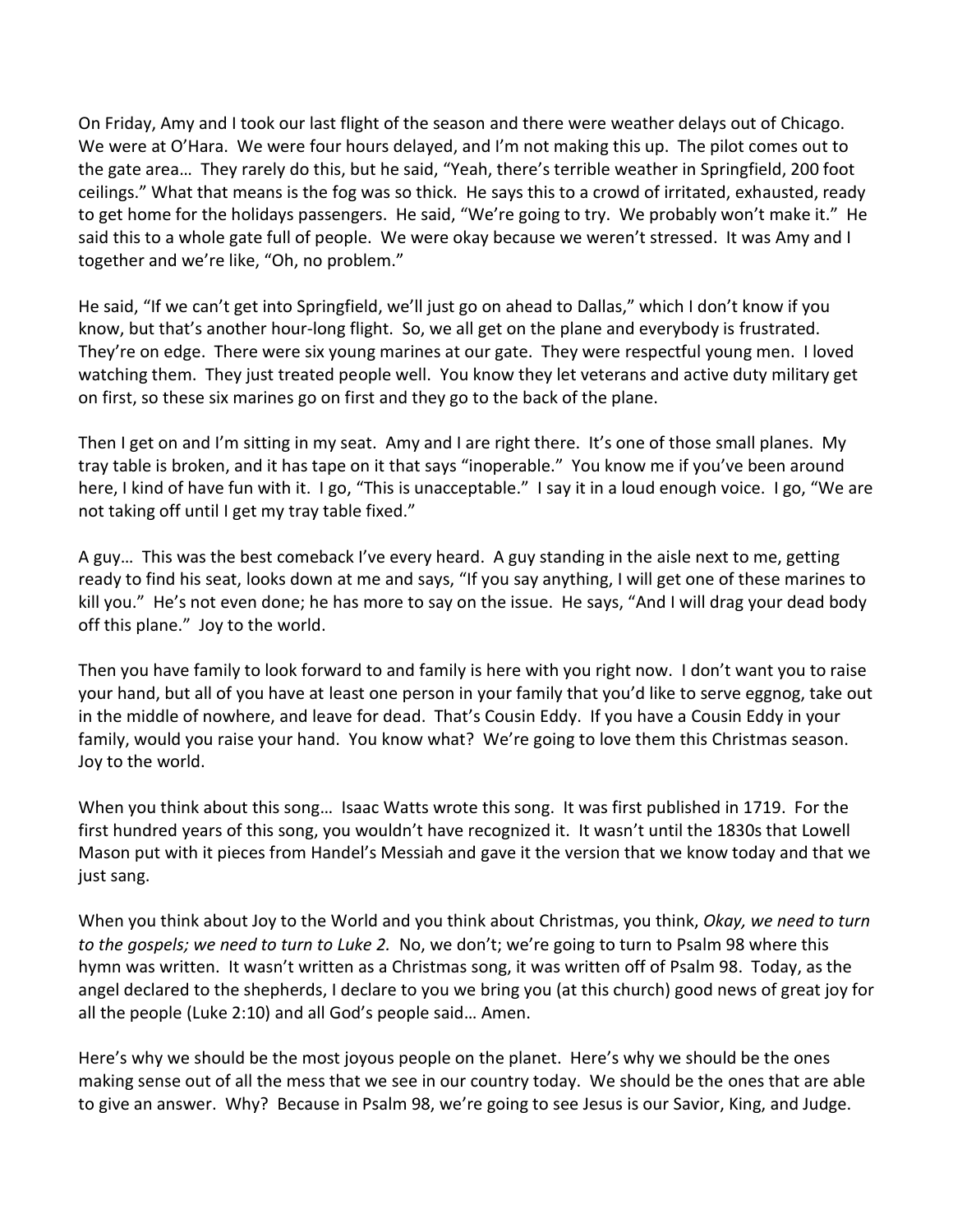## Turn to Psalm 98 and we're going to jump right in with Verses 1- 3. *[1](https://www.studylight.org/desk/?q=ps%2098:1&t1=en_niv&sr=1) Sing to the Lord a new song, for he has done marvelous things; his right hand and his holy arm have worked salvation for him.*

I love this text because the Prophet Isaiah uses the word picture of God bearing his arm for salvation. Here's why that's important and why it's always been intriguing to me. When you read about creation in the Psalms, you hear and see it described as God's handiwork. It's like the finger work of God, the creation, creating the cosmos. But for your salvation and for my salvation, it was as though… and here's the word pictures we have. It wasn't the finger work of God; he had to roll up his sleeve and, the scripture says, bear his holy arm for salvation.

The Israelites knew they never won a victory on their own and they never defeated an army on their own; it was always by God's hand that they won. In psalm 98, we read that your salvation comes to you and it comes to me through God, through the work he has done through his Son Jesus on the cross. It's not by your works, it's not by my works. This work that's been done for us should put a new song in our heart. When it says, "new song," it's not just referring to this Psalm, although it can include that, it's talking about what happens in us when we become a new creation. We should have a new song.

The story Lee Strobel tells… If you've read the book *Case for Christ* or *Case for Faith* or maybe you saw the movie, you know Lee was a journalist for the Chicago Tribune. He was an atheist and wanted nothing to do with God. His wife came to faith in Jesus and started bringing Lee to church. Lee would go to church with her Sunday after Sunday and he said, "Then I get up on Monday and I'd be taking a shower and I would start singing those worship songs." He said, "I would catch myself saying, 'I don't believe any of this! Why am I singing it?' " Lee came to faith because a new song was being worked out in his heart and in his life. This is where it all starts for us with joy in our lives and happiness in our lives because we are saved, not because of something we've done, but because it's what Jesus has done as our savior.

## *[2](https://www.studylight.org/desk/?q=ps%2098:2&t1=en_niv&sr=1) The Lord has made his salvation known and revealed his righteousness to the nations. [3](https://www.studylight.org/desk/?q=ps%2098:3&t1=en_niv&sr=1) He has remembered his love and his faithfulness to Israel; all the ends of the earth have seen the salvation of our God.*

Isaac Watts wrote another song, on top of Joy to the World. He wrote a song I grew up in church singing. I'm going to put it on the screen and you can sing it with me. Let me tell you, we had us a lot of Baptists at 8:30, and they were belting it out. If you don't know the song, we want to invite you to sing it anyway because you're going to see the theme. That's why Isaac Watts is one of my favorite hymn writers. It's the same idea that he is moving forward. The song goes like this.

*Alas, and did my Savior bleed? And did my Sovereign die? Would He devote that sacred head For such a worm as I?* 

Stop right there. We're not going to go to the chorus yet. I love that last line. You don't see that in a lot of modern worship songs, do you? This is why I love the theology of hymns. He's understanding his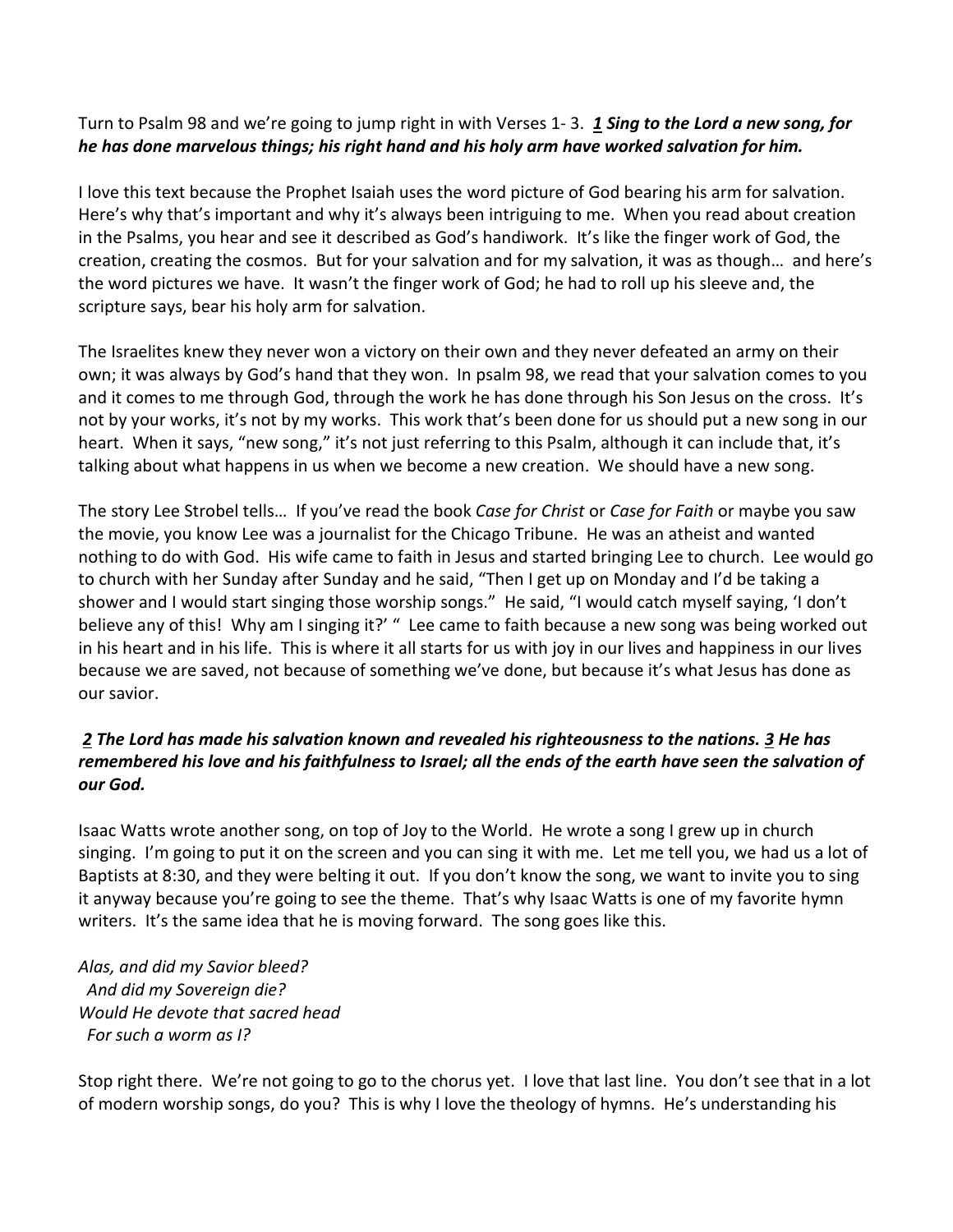place in salvation. It is about what God has worked out in me, not what I worked out for my salvation. That's why we get to the chorus.

*At the cross, at the cross where I first saw the light, And the burden of my heart rolled away, It was there by faith I received my sight, And now I am happy all the day!*

I belted that out as a kid and I love that word *happy*. That word happy has been lost in the church. Maybe you've heard pastors say this or teachers say this. It's the false dichotomy that we've set up in the church, and we have now put joy against happiness. You've heard people do it. You've heard Christian writers do this. Tons of Christian writers that I read say joy is on the inside and happiness is on the outside. Joy is from the Lord and happiness is something you get if all the circumstances line up in your favor from the world. I'm here to tell you that's not true.

I read a great book this week. I'm still reading it because it took him three years to write it. It may take me three years to read it, but Randy Alcorn wrote a book called *Happiness*. I encourage you to read it. Here's what he says in the book. It's a really simple line. "*The church has a misguided distinction between joy and happiness."* We've set them apart and we tell people, "Don't be happy; be joyful."

We grew up singing this song too. I got a great reaction in the first service; let's see what happens in the second service.

*I have the joy, joy, joy, joy, Down in my heart, (where?) Down in my heart, (where?) Down in my heart, I have the joy, joy, joy, joy, Down in my heart, (where?) Down in my heart to stay.* 

Look at all the Sunday school… I'm in the Lord's army. I'm flying o'er the enemy. I'm marching. I love it. Yeah, passion.

How many Christians do you know would sing that song without any passion? We should be the most joyous people on the planet. We can make sense out of all this that is going. John Piper says this… I'm going to give you a couple of authors that I appreciate how they put this out there. "*The Bible is indiscriminate in it's use of the language of happiness and joy and contentment and satisfaction*."

Joni Eareckson Tada says it this way. *"I don't think God had any such hair-splitting in mind. Scripture uses the terms interchangeably along with words like delight, gladness, and blessed."*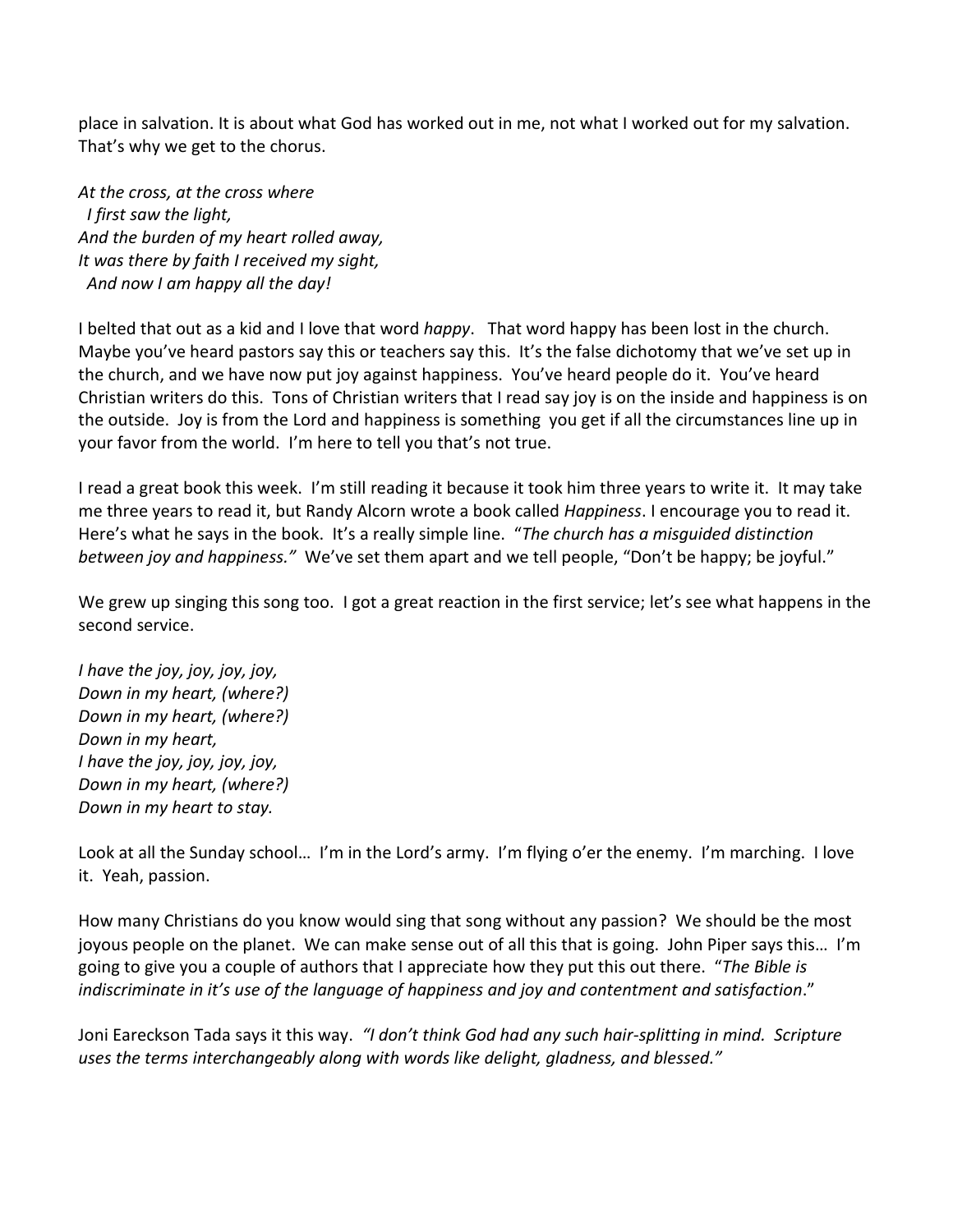You should be joyous because Christ, first and foremost, as we see today and it's why we're singing Joy to the World, is your Savior. As you sit around the table this week at Christmas, share with your children, share with your grandchildren the story of your salvation.

My son asked me yesterday… I don't know where this came from. He said, "Dad, are you going to be a fun grandpa or a grumpy grandpa?" I don't know what was going on when he asked me that question. I told him, "Let's see how parenting goes. Let's start with that." I hope I'm that old guy sitting down at The Landing with a smile on my face, waiting on Amy to come out of a store.

Now the scripture does say a day is coming where my body finds its way into the grind. According to Ecclesiastes 12:1, there's going to come a day where I find no pleasure in that day in that I'm having a difficult time even moving along. My body is breaking down and I'm having a difficult time.

I said, "Carson, I've been with several senior adults that even at that point of life, there is great joy in their heart. They're still proclaiming the name of Jesus and they're still professing faith in Christ. They are outspoken with it and they are full of delight and satisfaction and joy. That should be you and that should be me. Joy to the World.

A.W. Tozer said it this way: "The people of God ought to be the happiest people in the whole wide world (paraphrase)."

As you look through scripture, all the places… This is not an exhaustive list, but I want to give you just a few places where you and I should find joy.

First and foremost, we should find **joy in songs**. Psalm 100: *[2](https://www.studylight.org/desk/?q=ps%20100:2&t1=en_niv&sr=1) Worship the Lord with gladness; come before him with joyful songs.* In this town, we've sometimes been labeled as the feel-good church. I'm okay with that so long as you understand it means we're here to spread the good news of great joy. We can be celebratory in our worship and we should be. Worship the Lord with gladness; come before him with joyful songs. That we would be singing and celebrating the salvation that we have from the Lord.

This season, there's another place we should find joy. **Joy at the table**. This is a verse that Baptist wish would have been left out of the Bible altogether. Ecclesiastes 9 - *[7](https://www.studylight.org/desk/?q=ec%209:7&t1=en_niv&sr=1) Go, eat your food with gladness, and drink your wine* (sparkling cider) *with a joyful heart, for God has already approved what you do.*

According to 1 Timothy, we should receive what the Lord has given us with thanksgiving. We receive it with thanksgiving, not with overindulging. Too much food is gluttony, too much wine is drunkenness. But this is a season where you should be gathered around the table with your family, expressing great joy.

Can I just encourage you? There may be some in here that been labeled the troublemaker in your family. We have all sorts of terms like black sheep, troublemaker. "I always cause my family grief." Will you please not be a joy killer this season? Would you participate and not make it all about you? How many of you want me to camp out on that for just a moment? Some or you are going, "This is why I brought them! I knew you would get to this part right here."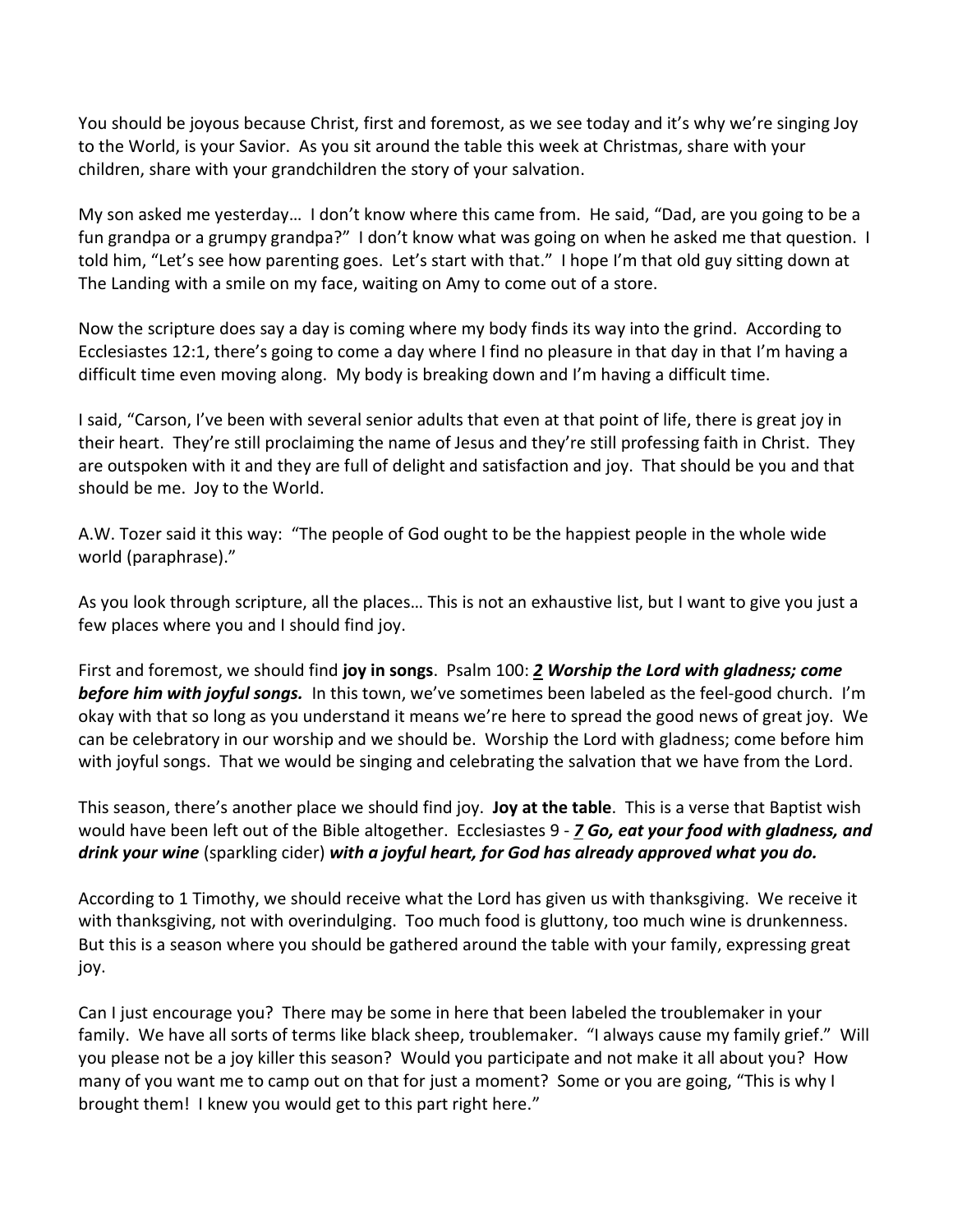Shouldn't we recline and linger at the table, put our devices in the other room, sit at the table and enjoy the food and drink that has been provided to us because we have the ability to work? We receive this with thanksgiving and we should have great joy in this.

How many of you have a struggle at work and you can't stand your job? **Joy at work**. You should be the most joyous person on the job. *[13](https://www.studylight.org/desk/?q=ec%203:13&t1=en_niv&sr=1) That each of them may eat and drink, and find satisfaction in all their toil—this is the gift of God.* Ecclesiastes 3 We see the word *toilsome* in Ecclesiastes and it means grueling, difficult. But in the midst of the grueling work that you may have with a difficult boss that you may have to deal with, that you would find joy, that you would express joy, knowing, as Colossians 3 says, you do you work at unto the Lord, not as unto your boss. Find joy in what you do. This is a gift of God. The scripture actually says if you will stay busy at work – if I can just speak to the husbands for a second – providing for your family, God will occupy your heart. He will give you contentment in our heart. We can find joy in work.

**Joy in marriage**. You know me; I love this one. This week, I was looking through all of the scripture trying to find a verse that said parenting should be fun. I couldn't find it. I'm not telling you to have joy in parenting because parenting is challenging, and all the parents said… Amen. Some of you are like, "I'm going to look for it; I think it's there." No, what you'll find… As my son asked me about whether I would be a fun or grumpy grandpa, I said, "Let me tell you what the Proverb says. A sensible son brings joy to his father."

I had a scholarly father who knows his Bible come up to me afterwards. He said, "You know, the payoff of parenting is a child who would bring you joy. The payoff of parenting is a child who will bless you in your later years. For some, they don't get to experience it here upon this hearth." He said, "But let me tell you. The payoff… put in the time and let him bring you joy later." How do you do this. This is why I'm so grateful to have a good marriage. Do you know why? It's because parenting is challenging. I want to be able to go in the room at night, lock the door, and be like, "Lord, deliver us. Lord, would you save us from the evil ones."

Look at what the scripture says in Ecclesiastes 9. *[9](https://www.studylight.org/desk/?q=ec%209:9&t1=en_niv&sr=1) Enjoy life with your wife, whom you love, all the days of this meaningless life that God has given you under the sun—all your meaningless days. For this is your lot in life and in your toilsome labor under the sun.* You don't have to choose between life and a wife; you can have both at the same time. But many of us look to joy and we think that joy is something that will find us. "If we just play it right and get these kids raised, then we'll have a joyful marriage." We do the same thing with work. "I don't need to enjoy work; I need to get through it because the joy comes in retirement." That's not true either. Don't let joy be robbed from you in this season as you look forward to it in the next. Choose it in this season as well. Go after it in this season.

Amy and I enjoy life together even when life is challenging, when life is difficult, when life is painful. We've made the decision. Have you made the decision? We've made the decision that joy in marriage, happiness in marriage… Again, we have this false dichotomy going on in the church that God gave you a spouse to make you holy, not happy. I say not true. Go after it. You don't have to choose between holiness and happiness. You can both at the same time. Stop turning your spouse into the grind of life.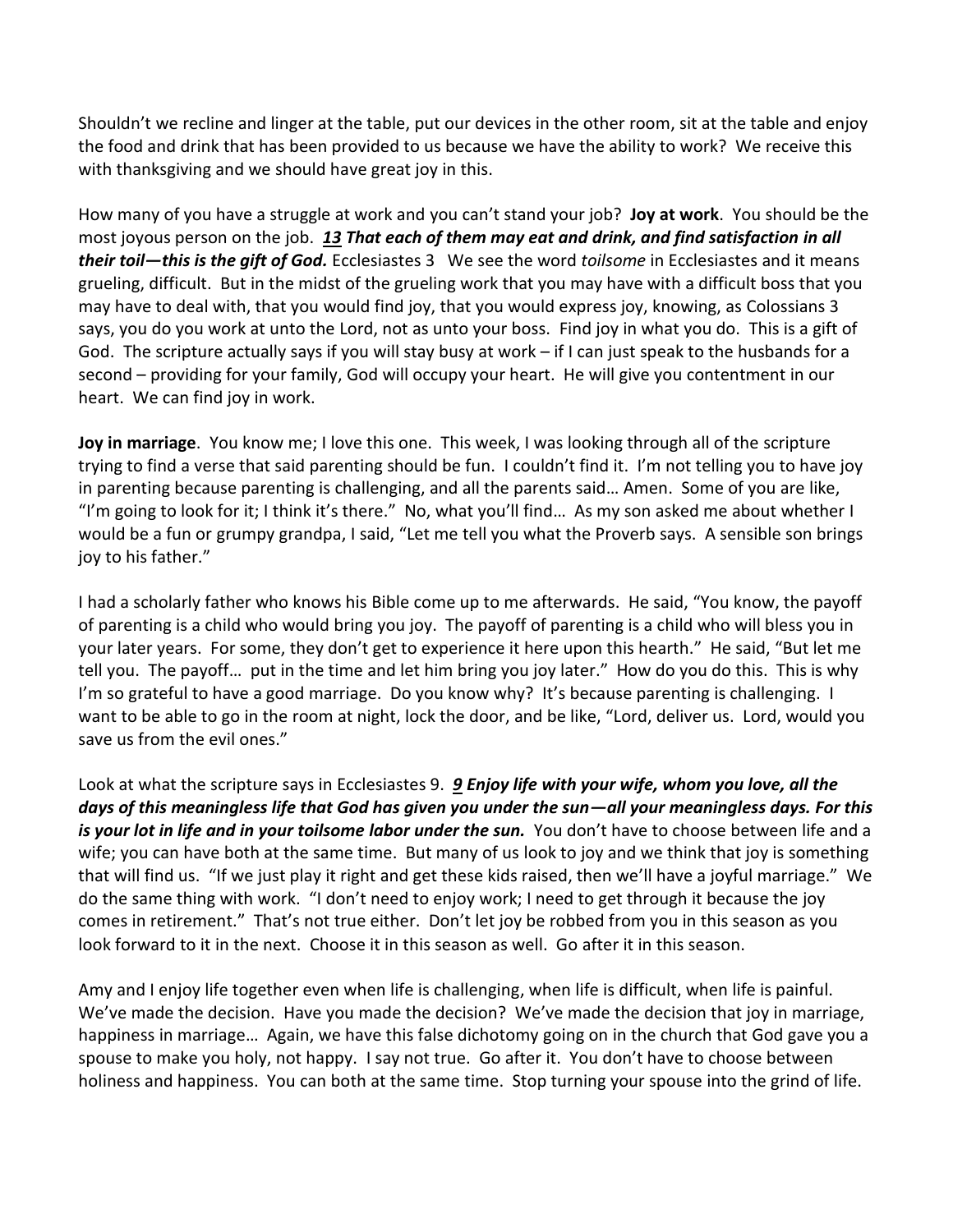Look at the grind of life and then look at your spouse and be like, "Thank the Lord I have you to go through this grind with."

I asked a widow in our church this week, "How come you never remarried?" With tears she told me, "Because I had this so good." That's not a statement on whether you should or should not remarry, but she experienced great joy in marriage in the midst of the grind. My grandma never remarried. She dated a man for 25 years, but never married him. Joy in a marriage is a decision you make. It's not an outcome, it's not a happily ever after that you hope finds you.

We say it around here. I don't care how you meet. Some of you met on eHarmony, match.com, farmersonly.com, ancestry.com. We don't care how you met. Hey, we're reaching down into Arkansas now; we don't want anybody to feel left out. Don't judge if they met there. It's not how you meet, it's what you do after you meet. All God's people said… Amen. It's the choice that you make. Enjoy life together. Choose joy.

Again, you're like, "I can't find it at work. I will never find it." "I can't find it in marriage." Let me tell you, go back to Psalm 98: 1-3 and start there. Who is your source of life? If your source of life is your boss, you'll never find joy at your work. If your source of life is your spouse, you'll never find joy in your marriage. But if He is your source of life and you are grateful for the salvation that He has brought to you by rolling up His sleeve and bearing His holy arm for your salvation and doing that work for you… If you understand that and you live in that and that is your meditation and that is your thought process and that is your source of joy and source of gratefulness, you can find joy in marriage and you can find joy at work.

And even beyond that, you can find **joy in trials**. Gary Smalley loved to share this passage in James 1 with us. He did it all the time. *[2](https://www.studylight.org/desk/?q=jas%201:2&t1=en_niv&sr=1) Consider it pure joy, my brothers and sisters, whenever you face trials of many kinds, [3](https://www.studylight.org/desk/?q=jas%201:3&t1=en_niv&sr=1) because you know that the testing of your faith produces perseverance. [4](https://www.studylight.org/desk/?q=jas%201:4&t1=en_niv&sr=1) Let perseverance finish its work so that you may be mature and complete, not lacking anything.* 

Another quote from A.W. Tozer. *"The Christian owes it to the world to be supernaturally joyful."*

Some of you are like, "I am!" Tell your face! Let us see it. I'm not saying you've got to become all expression and charismatic and screaming and yelling. I don't have a resting smile. I told you that. Sometimes you have to remind your face of the joy that is within you.

Just to quote one more theologian, Phil Robertson. He just says this: "Happy, happy, happy." You didn't realize how deep he is theologically. He knows there's not a distinction between the two.

Let's look at two more in Psalm 98. Jesus the Savior and now Jesus as King. In him we live and move and have our being. He is over all. We understand that he reigns supreme. *[4](https://www.studylight.org/desk/?q=ps%2098:4&t1=en_niv&sr=1) Shout for joy to the Lord, all the earth, burst into jubilant song with music; [5](https://www.studylight.org/desk/?q=ps%2098:5&t1=en_niv&sr=1) make music to the Lord with the harp, with the harp and the sound of singing, [6](https://www.studylight.org/desk/?q=ps%2098:6&t1=en_niv&sr=1) with trumpets and the blast of the ram's horn—shout for joy before the Lord, the King.* He's not only our Savior, he is our King. He is over all.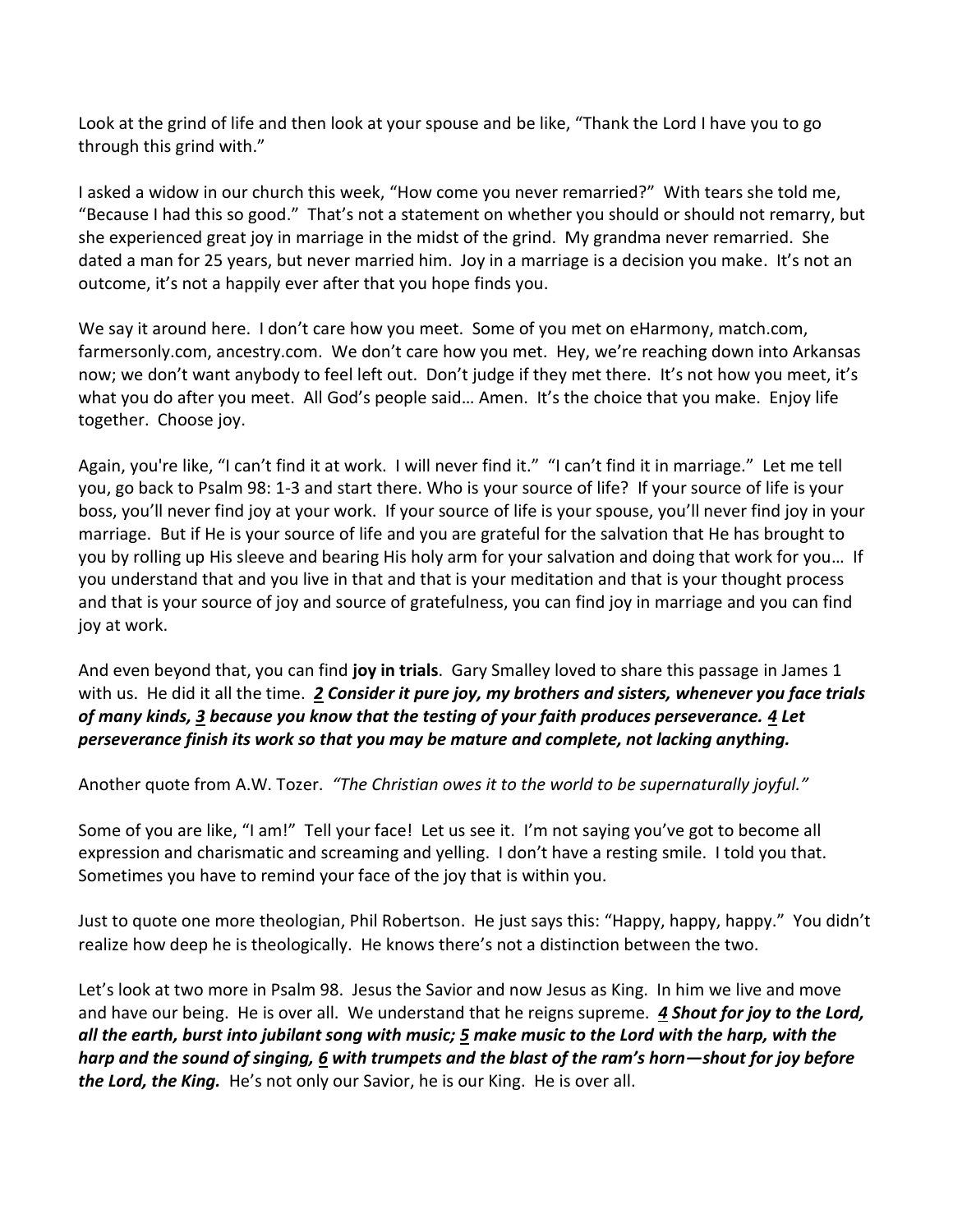This verse kept coming to mind this week, as our Secretary of Defense resigned, how the stock market looked. You hear people talking about recession and many people start to get nervous and scared. Can I just remind you that he's not only your Savior, he's your King. Some trust in chariots, some trust in horses, but we trust in the name of the Lord our God. Rest in that. There's not an ounce of his sovereignty being sacrificed if we lose 10,000 points in the stock market next week. Even if you'd have to get another job, he's still King, he's still over all and in all.

Then it goes down to verses 7-9 where we see Jesus as judge. I always love the kind of modern Christian thought of "Don't judge me; Jesus wouldn't judge me." Hold on just a second*. [7](https://www.studylight.org/desk/?q=ps%2098:7&t1=en_niv&sr=1) Let the sea resound, and everything in it, the world, and all who live in it. [8](https://www.studylight.org/desk/?q=ps%2098:8&t1=en_niv&sr=1) Let the rivers clap their hands, let the mountains sing together for joy; [9](https://www.studylight.org/desk/?q=ps%2098:9&t1=en_niv&sr=1) let them sing before the Lord, for he comes to judge the earth..* We say it in the Apostle's Creed. We believe, as we celebrate this time of year, in the first coming of Jesus. Actually, most scholars believe Joy to the World does a better job speaking to the second coming of Christ as it does to the first coming of Christ. In the Apostle's Creed, we say we believe Jesus is coming again to judge the living and the dead. He's coming back again and he's going to judge all evil, he's going to make all things right, he's going to restore all things. Every false religion will be exposed, every knee will bow, and every tongue will confess. He comes to judge the earth. *He will judge the world in righteousness and the peoples with equity*.

If you read in Revelation 21… I was reading it this week and as John sees the vision of the new heaven and the new earth and the new jerusalem coming down, it says, *[4](https://www.studylight.org/desk/?q=re%2021:4&t1=en_niv&sr=1) 'He will wipe every tear from their eyes.* I like to read it, "He will wipe away ever tear and every Twitter account. And he will make all things right. He will make all things new."

Now, when we speak of the second coming, which this song speaks to the second coming – Jesus as Savior and Jesus as King and Jesus as Judge – it's very important to understand. As that song says, "Let every heart prepare him room." At the second coming of Christ, there are two responses. He is a source of joy for those who received him, a source of great joy, but he is to be feared. One commentator I read this week said, "… a cause of horror for those who have rejected him."

The question for you this morning and Christmas, as we head into this season and the last few days of the year, is have you received him or have your rejected him? I think about this time of year and many of our family… I was in quiet time this week, praying and reading, and I just kept coming to all of those folks in our church who have lost family members this year. It's always a visual of what I call the empty chair.

Many of you, this year, for the first time, have an empty chair at your table. Many of you have been adding empty chairs every year and you think about all the family who are no longer with you. I'm praying this week for the Herschend family who have two empty chairs at their table this season. As I thought about this chair, I was thinking about… My kids give me a hard time all the time. They say, "Dad, you think about death way too much." I said, "I'm a pastor. It's a big part of the job. I'm not just helping people in the end and not just doing funerals, but I'm preparing people for death, preparing people for the second coming of Christ."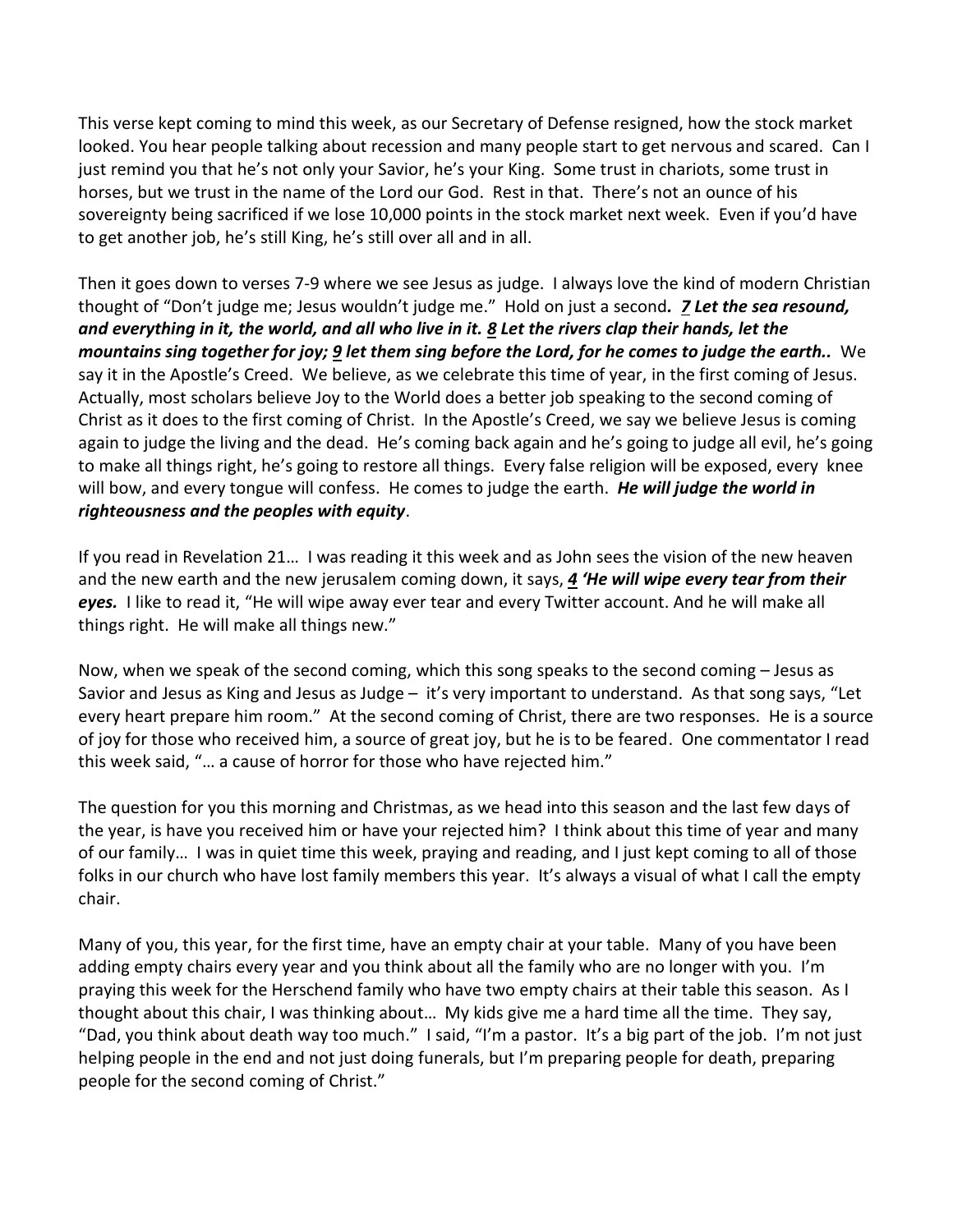When I think of the second coming of Christ, I'm filled with joy. There's no fear, there's no horror in me. As I read Ecclesiastes 7… and it's how I start every funeral. *[1](https://www.studylight.org/desk/?q=ec%207:1&t1=en_niv&sr=1) A good name is better than fine perfume, and the day of death better than the day of birth[.2](https://www.studylight.org/desk/?q=ec%207:2&t1=en_niv&sr=1) It is better to go to a house of mourning than to go to a house of feasting, for death is the destiny of everyone; the living should take this to heart.* There it is again. Let every heart prepare him room.

When you go to a funeral, you start asking all the right questions. There's nothing wrong with going to a party or a house of feasting; nothing wrong with that at all, but you don't walk out of a comedy club going, "That changed my life; I'll never be the same." You should walk out of a funeral that way. As you sit around and enjoy food and drink and fellowship and all of that around your table, there's going to be an empty chair and it's okay to think about this. I'm actually going to encourage you. When you think about the empty chair, I want you to speak the person's name. Tell a story or something they said that inspired you or something that made you laugh. Sometimes we come to this season and we think we don't want to make it awkward. "I know it's already hard for mom." "I know its already hard for dad or my brother." "I don't want to bring it up." Oh, they want you to bring it up. They want you to share the name and they want you to share a story.

When I leave a funeral, I think about the empty hair, I'm thinking about how I'm living and how I'm loving. One of the greatest tragedies at a funeral is that we hear someone being spoken of so well, words of high value spoken over an individual… I always sit there as a pastor, thinking to myself, *I hope they didn't wait until now to say that.* What a great lesson that is for us this Christmas season. As the joy is around your table, may the high value that you spoke over this person when you said good-bye at a funeral… May you speak that high value over the people you're with right now. For those that may be joy killers in your family, maybe start a new tradition this Christmas and instead of making it all about you, you find something, words of high value to speak over those that you love. Don't wait until the chair is empty. Say it now. Speak it now.

I was going through our prayer team and the requests they receive and just thinking of funerals I did this year. I just started praying for some of the widows and the widowers in our church, some of the parents who lost children. I thought about my friend Bob. Bob went to be with the Lord this year and his wife Roberta was in our first service. I wanted to share something that I wrote.

I just finished a book on laughter and I wanted to read this because I didn't know if I'd be able to hold it together. At the end of a chapter on 50 mental, relational, emotional, physical, and spiritual benefits of laughter, I realized I needed to talk about the limits of laughter because Ecclesiastes 7 says sorrow is better than laughter. He's not saying laughter is bad or joy is bad; he's saying laughter is medicine, something we can do. It's what I love about how we use laughter at this church. It helps the medicine go down. But sorrow is a teacher. Laughter is not a teacher. Sorrow is a teacher. That's why sorrow is better than laughter.

What are the emotions that we're feeling? We feel two extreme emotions when we lose someone. I'll just quote John Piper again. I like what he says. *"Our sorrows at the death of a believer are joyful sorrows, and our rejoicing at the death of a believer is a sorrowful rejoicing. There is nothing hopeless about the sorrow and there is nothing flippant about the joy. The joy hurts. And the sorrow is softened*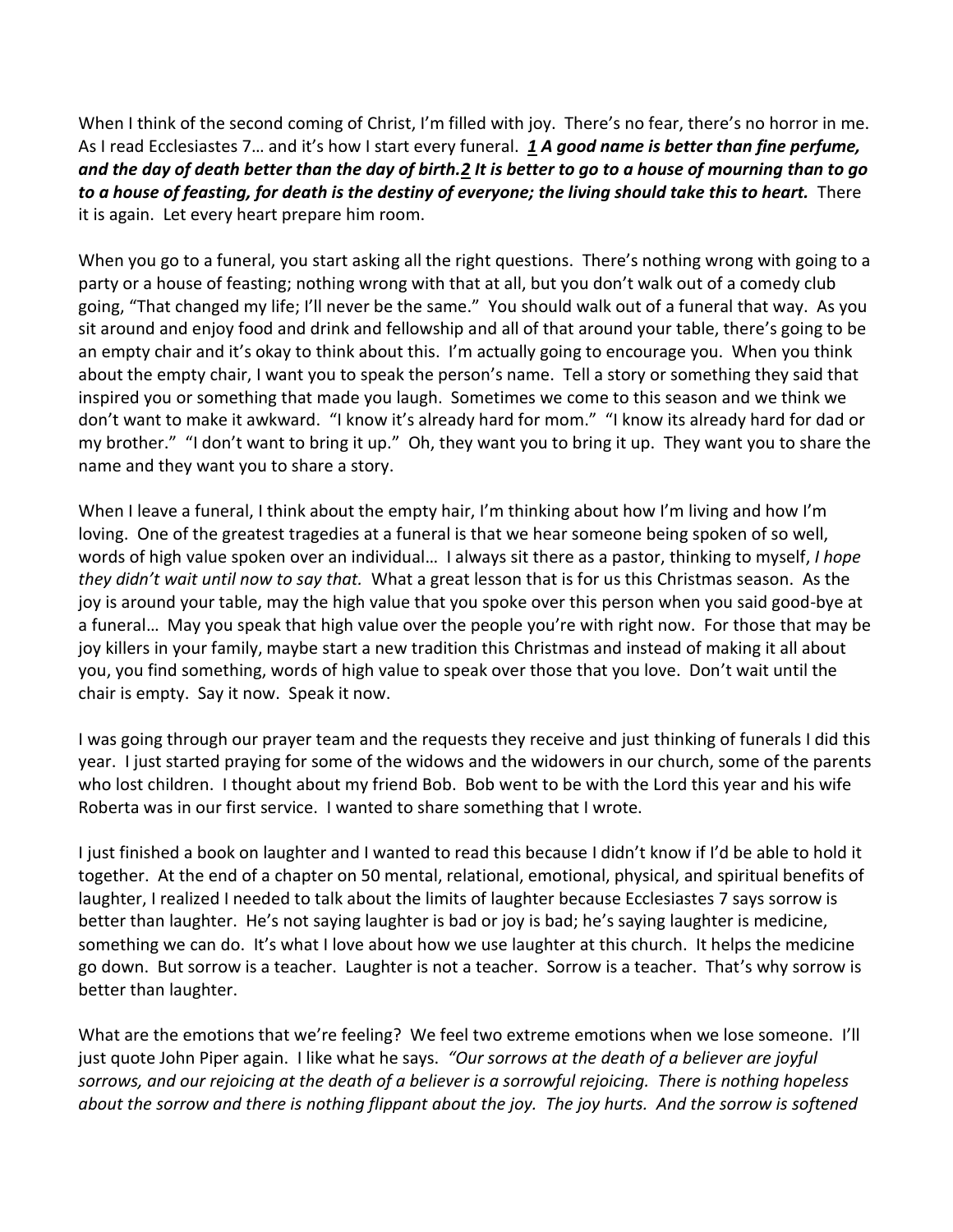*with invincible hope. This is why one of the most common watch words of the Christian life is 'sorrowful yet always rejoicing.' Sorrow and joy are not merely sequential. They are simultaneous… This is the complex harmony of the Christian soul."* It's something we feel at the same time.

When I read that, I thought of my friend Bob and this is what I wrote about Bob. I would like to share it with you.

Mark Twain once said the best way to cheer yourself is to try to cheer someone else. That was Bob Copeland for me. I lost a friend and a long-time church member the day Bob Copeland went to be with the Lord.

Bob always refreshed me. He never shared strong opinions about organizational decisions at the church, or at least he never voiced them to me. He had doubts and lots of questions. Engaging Bob in theological discourse was always a highlight for me.

We laughed a lot together. His last days were no different. I visited him three times after he went into hospice care. The first two times, Bob's body was weak, but his mind was sharp. We told stories and we howled with laughter. I once had to shut the laughter down and say, 'Bob, stop. I'm not going to be responsible for your heart giving out.' Bob slept on my last visit. He was in bed on his side. His wife and daughter gathered around his bed with me. I held his hand and prayed one final time. Many pauses filled the prayer as my emotions got the best of me. Bob ministered to me in that moment. After our good-bye, he went to be with the Lord about an hour later. Bob entered the presence of the Lord and experienced a joy that overflows with singing, praise, rejoicing, and, yes, I believe laughter.

In his book *Happiness*, Randy Alcorn puts it this way. *"In heaven, I believe our joy will often erupt in laughter."* And all God's people said… Amen. "*When laughter is prompted by what's appropriate, God always take pleasure in it. I think Christ will laugh with us, and his wit and fun-loving nature will be our greatest source of endless laughter."*

So, the question for you this morning, as you think about Jesus as Savior, King, and Judge, as we have sung today in Joy to the World, is have you received him? Do you place faith alone is Christ alone? Do you know for sure he is your Savior? If you say yes to that, you should be one of the most joyous people on the planet. If you have not and you are wondering, *What's this longing for in me?* Here's what we want to share with you as we head out for the holidays.

**You'll find in Jesus the joy, happiness, satisfaction, and contentment you've always longed for**. As we pray today, I'll just invite you to take a moment. As I'm praying, you take it straight to the Lord. If you will confess with your mouth and believe in your heart… Confess with your mouth that Jesus is Lord and believe that he has been raised from the dead and place faith in him alone, it's no longer about your works… because some of you think it's going to church, giving, doing the right thing, stopping the bad habits. No, it's by the arm of almighty God that salvation comes to you. it's not by works so that you cannot boast about it. I pray that today would be the day of your salvation so that at the second coming of Christ, when he comes to judge the living and the dead, that also will be a great joy to you. And all God's people said… Amen.